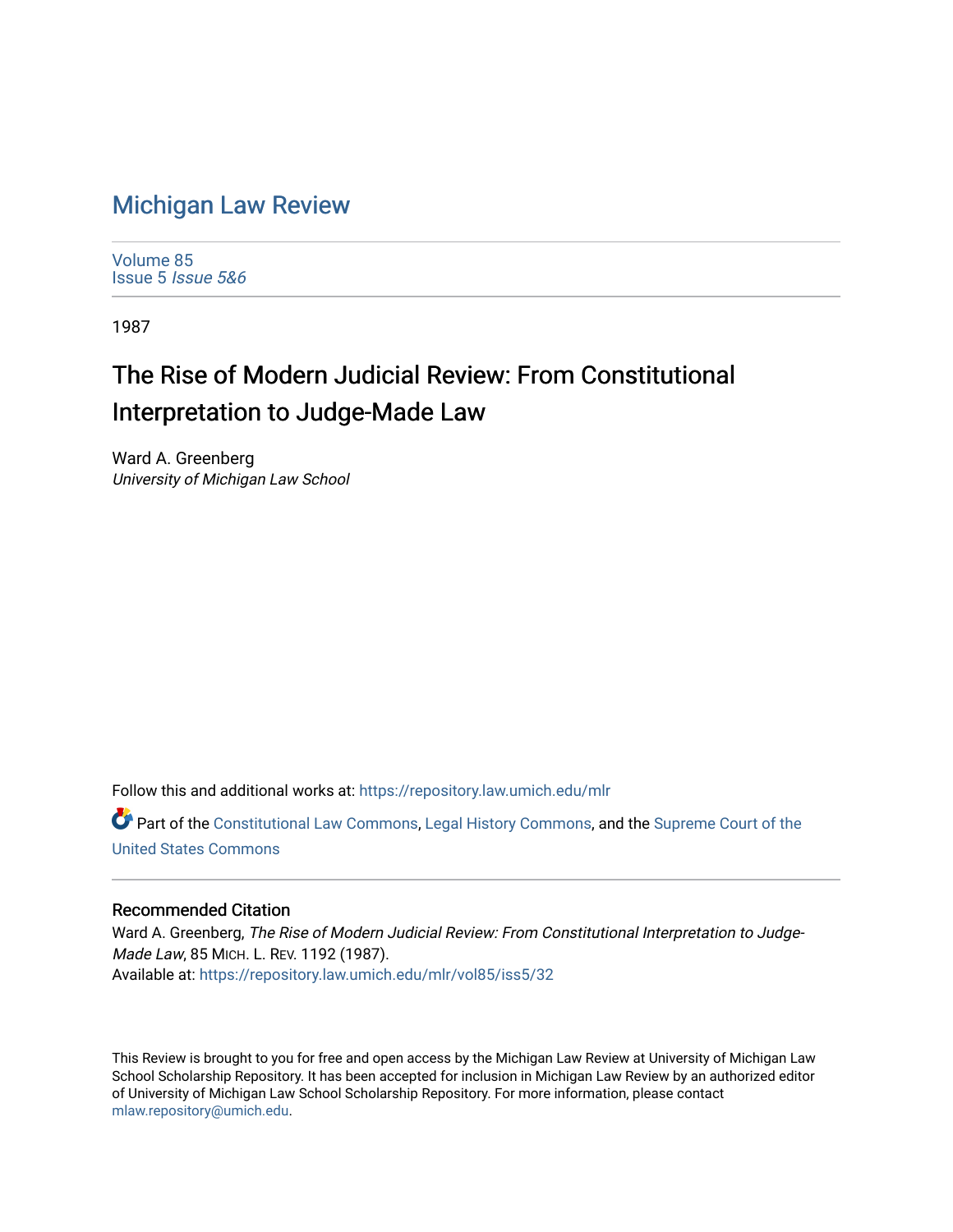THE RISE OF MODERN JUDICIAL REVIEW: FROM CONSTITUTIONAL INTERPRETATION TO JUDGE-MADE LAW. By *Christopher Wolfe.*  New York: Basic Books, Inc. 1986. Pp. x, 392. \$24.95.

Has the contemporary Supreme Court exceeded its constitutional powers? Are recent decisions made in the guise of judicial review actually manifestations of an activist jurisprudence? Has the Court encroached upon legislative territory?

Christopher Wolfe1 answers these questions affirmatively in *The Rise of Modern Judicial Review.* He traces the Court's changing jurisprudential approach from the early and limited exercise of judicial review Chief Justice John Marshall enunciated in *Marbury v. Madison <sup>2</sup>* to the far-reaching holdings of the Warren and Burger courts. Wolfe's thesis is that the once "distinctively judicial power" of the early Court "has become merely another variant of legislative power" (p. 3). He contends that successive Courts have seen fewer and fewer definite constraints in the Constitution's language and context; the Justices instead have seen the document more as a collection of " 'presumptions' based on supposedly vague general principles" (p. 327). This modem approach requires numerous "balancing tests" to determine whether the "countervailing principles at stake" in any individual case may rebut these presumptions (p. 327).

*The Rise of Modern Judicial Review* begins by considering the limited role of judicial review immediately after the adoption of the Con-

<sup>1.</sup> Associate Professor of Political Science at Marquette University.

<sup>2.</sup> *S* U.S. (1 Cranch) 137 (1803).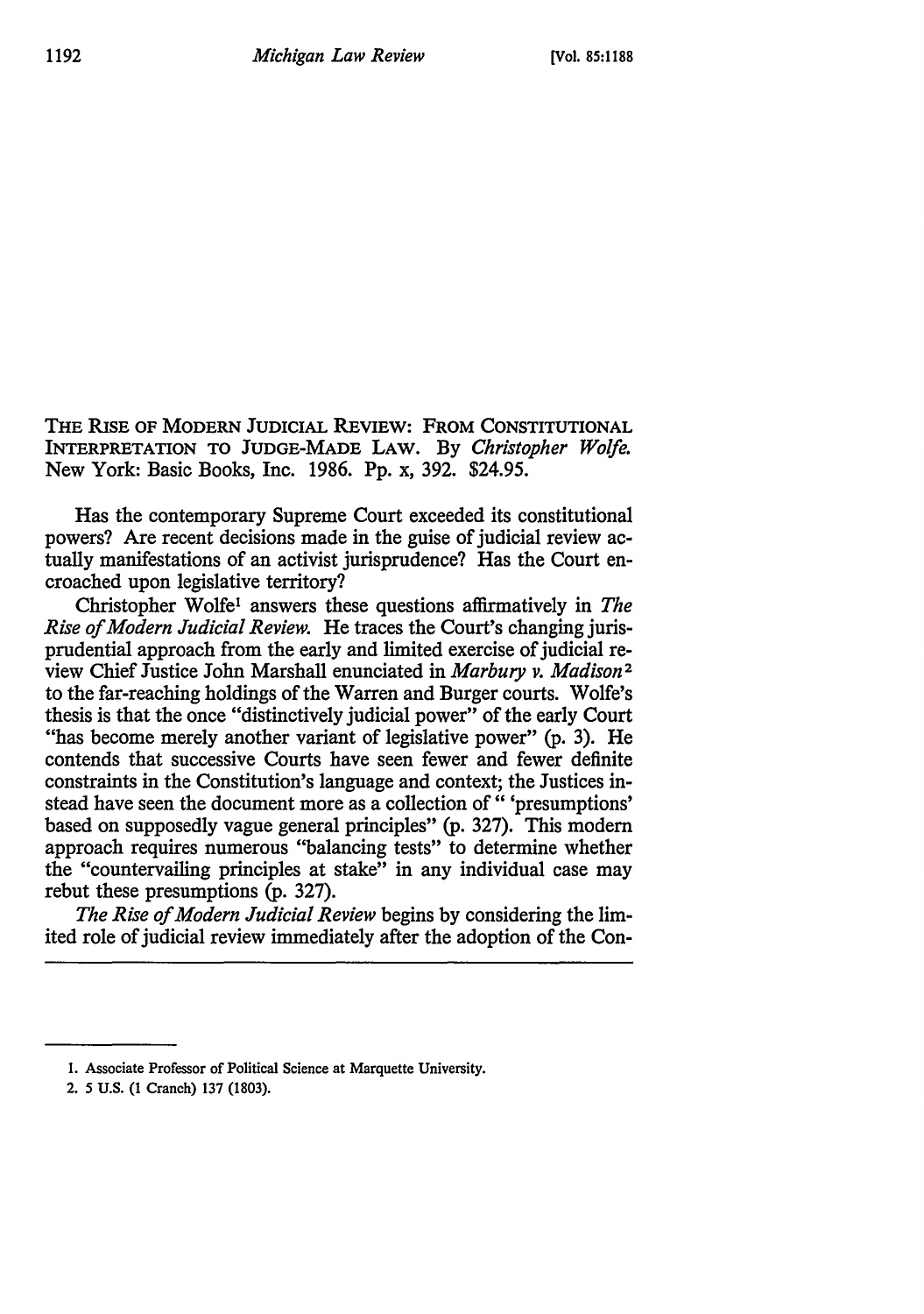stitution. Wolfe argues that at that time the rules for interpretation were "so generally agreed upon that they were ... taken for granted" (p. 17). Wolfe reads Sir William Blackstone and *The Federalist* to state that the interpretive model accepted at the time of the early constitutional debates placed primary emphasis upon the words of the document.<sup>3</sup> Ambiguity was resolved through consideration of the language in the context of "the whole document and its parts."4

The incorporation of the concept of "moderate" judicial review into this traditional, literal, and contextual model of interpretation was accomplished, according to Wolfe, through adherence to three critical concepts: the "inherent limits of judicial power, legislative deference, and the political questions doctrine" (p. 101). The first concept, "inherent limits," restrained judges' individual wills, favoring instead reliance upon their *judgment* as to a law's constitutionality. Their perceptions of wisdom and social desirability were to be placed aside. The second critical concept, legislative deference, proscribed judicial review in ambiguous cases. Deferential judges recognized that "a decent respect [is] due to the wisdom, the integrity, and the patriotism of the legislative body ... to presume in favor of [a law's] validity, until its violation of the constitution is proved beyond reasonable doubt."5 Finally, the political questions doctrine eschewed any application of judical review to "discretionary acts of other branches," such as the presidential appointment and foreign affairs powers (p. 106). Wolfe integrates these three guiding principles of constitutional interpretation into a stringent limitation on judicial review.

John Marshall, Wolfe argues, based his theory of judicial review upon these three concepts. Marshall's process of interpretation relied upon his "effecting not his own will but the will of the law: the Constitution" (p. 41); he perceived the Constitution as an agglomeration of *''fundamental* principles that look to the distant future and not merely the moment" (p. 45; emphasis in original). Wolfe writes that for Marshall, constitutional analysis took on the foundational quality reflected in his famous admonition that "we must never forget, that it is *a constitution* we are expounding."6 For Marshall and his immediate successors, judicial review meant solely "the power to strike down laws that *clearly* violate the Constitution" $\bar{7}$  - laws whose effects indu-

*5.* Pp. 104-05 (quoting Ogden v. Saunders, 25 U.S. (12 Wheat.) 213, 270 (1827)).

<sup>3.</sup> *See* pp. 20-24. This interpretive model is particularly evident in THE FEDERALIST Nos. 33 and 83 (A. Hamilton).

<sup>4.</sup> P. 24. The debates raged within a common view of interpretation. For example, in the debate over the National Bank, Madison and Hamilton arrived at opposite conclusions while agreeing on the "rules of interpretation." P. 25.

<sup>6.</sup> P. 45 (quoting McCulloch v. Maryland, 17 U.S. (4 Wheat.) 316, 407 (1819) (emphasis in original)).

<sup>7.</sup> P. 77 (emphasis added). Wolfe develops this language from THE FEDERALIST Nos. 78 and 81 (A. Hamilton).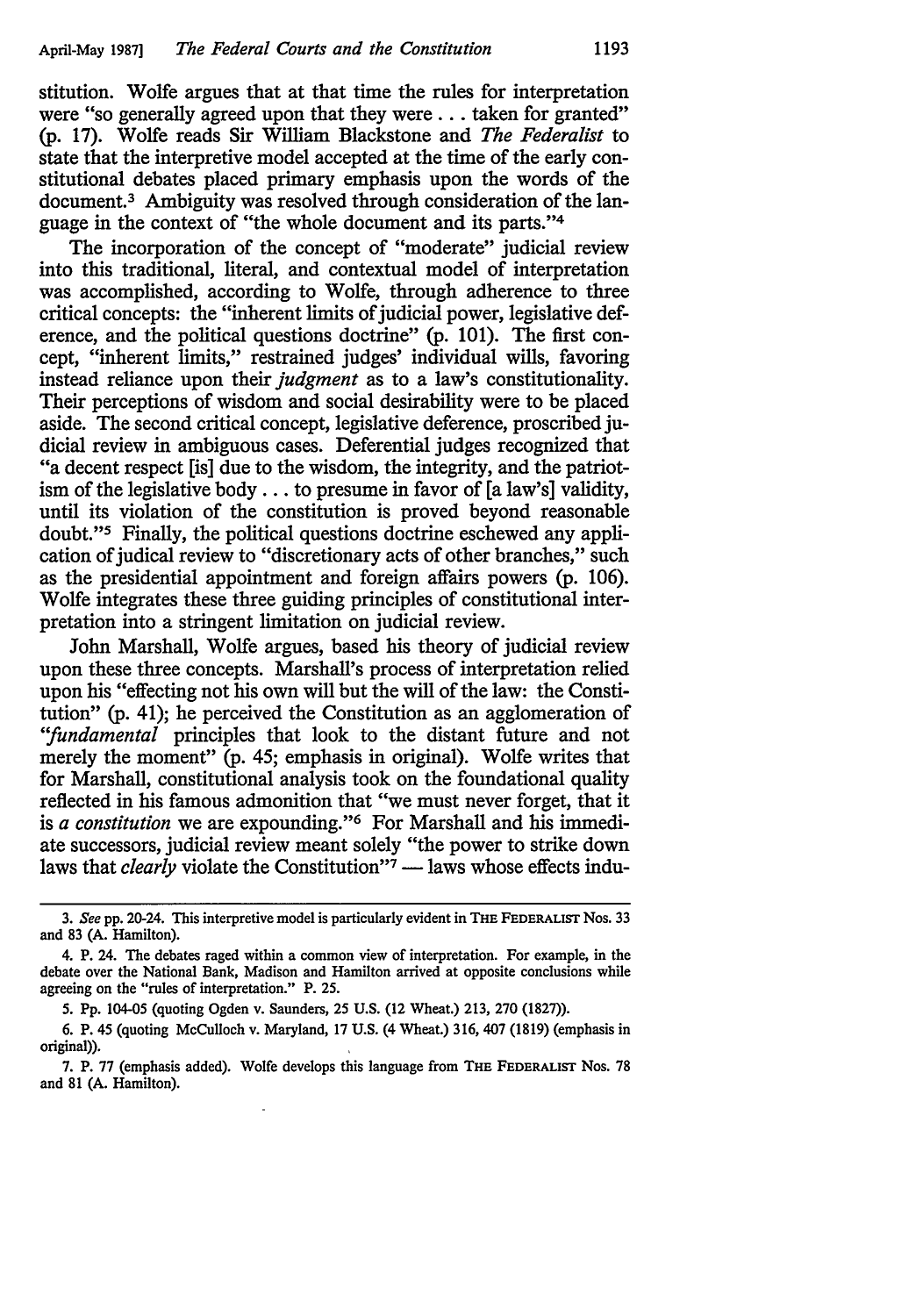bitably are to crack the foundation's cement. In brief, Wolfe argues that Marshallian judicial review does not give Justices carte blanche to choose between various reasonable interpretations.

This conception of judicial review, says Wolfe, did not last; the "balance of our 'balanced republic'" was not maintained.<sup>8</sup> Instead the federal judiciary began its slow but unquestionable evolution toward the present day's nearly unrestrained judicial activism.

Wolfe characterizes this "transitional era" as the period during which the Court's jurisprudence foreshadowed the emergence of the modem Court while retaining a theoretical commitment to Marshallian traditional values. This period ran from the final quarter of the nineteenth century through the demise of economic substantive due process. Wolfe argues that the Roosevelt court-packing plan catapulted the Court into its fully modem form.

Of pivotal importance in the transitional process, Wolfe argues, was the passage of the fourteenth amendment. Its passage increased federal power over the states, and its three key provisions — privileges and immunities, due process, and equal protection — became the vehicles for a broad expansion of judicial power during the subsequent century (pp. 120, 123). To fortify his view that the fourteenth amendment induced voluminous overexpansion of the judicial power, Wolfe argues that the ambiguous language and history of the amendment defy resolution. The resulting constitutional uncertainty compels Wolfe to advocate a drastically limited principle of judicial review: Since the traditional model, he writes, permits judicial review only in cases presenting *clear conflicts* between Constitution and statute, ambiguous (and socially controversial) cases ought to remain outside of the judiciary's province. Wolfe's comparison of this ideal and reality reveals a "historic irony" of fourteenth amendment jurisprudence (p. 143): the very ambiguities that most certainly ought to have constrained judicial activism have instead been seized upon as opportunities for judges "to 'interpret' the Constitution as they prefer and then to strike down laws that are incompatible with the preferred 'interpretations' ".9

Building upon this analysis, Wolfe demonstrates the transitional era's progression - perhaps Wolfe would prefer "regression" - into the modem mode of constitutional inquiry. He cites the economic substantive due process decisions as the first great expressions of the

<sup>8.</sup> P. 116 (quoting J. STORY, COMMENTARIES ON THE CONSTITUTION OF THE UNITED STATES 419 (1873)).

<sup>9.</sup> P. 143. Wolfe's treatment of the fourteenth amendment reflects the thoroughness of his analysis, but it also forces him to distinguish any interpretation that does not fit the "transition" motif. Other commentators also have found ambiguity in the fourteenth amendment's history. A convincing argument may be made in favor of a broad reading of the amendment. *See, e.g.,* M. CURTIS, No STATE SHALL ABRIDGE: THE FOURTEENTH AMENDMENT AND THE BILL OF RIGHTS 12-13, 91 (1986), *reviewed by* Book Notice, 85 MICH. L. REV. 1188 (1987).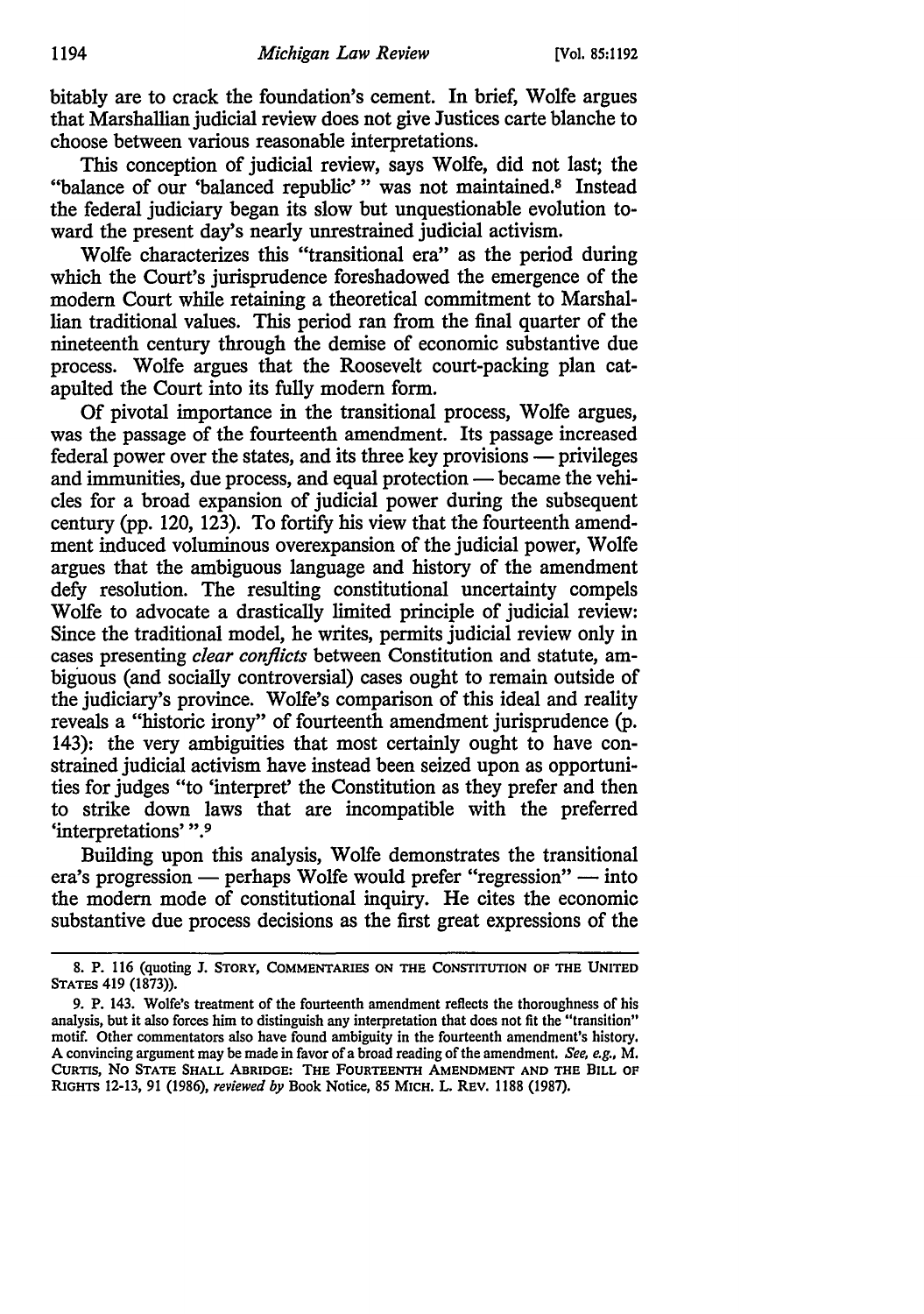flowering of judicial will and as a destructive salvo in the attack upon the essential distinction between legislation and adjudication (p. 144).

Although its framers intended the fourteenth amendment due process clause to require fidelity to both the "settled issues and modes of proceeding" in the common law<sup>10</sup> and to constitutional provisions, Wolfe contends that they most certainly did not envision the use of due process as a device for subordinating the legislatures to laissezfaire natural-justice principles (p. 145). In the *Lochner* era, with due process invoked to strike down all government acts that "arbitrarily depriv[ed] people of life, liberty or property," the Court defined "arbitrary" on a case-by-case basis (p. 153). This, for Wolfe, was a blatant invasion by judicial will, amounting to a system in which judicial determination set the general rules regulating the community. Moreover, Wolfe postulates, this growth in the legislative bench was disguised (as it still is today) in the language of traditional judicial review (p. 154).

The final part of Wolfe's book attempts to bring the history into perspective by analyzing the contemporary Court and current constitutional jurisprudence. He maintains that the departure from traditional conceptions of judicial review became most complete during the modem era (after 1937). During this third phase, the focus shifted away from economic laissez-faire toward notions of equality and individual rights.

The 1937 break with economic substantive due process is frequently considered a defeat of the Court at the hands of the political branches. Wolfe, however, sees the "switch in time" as a victory for modem judicial power. The saved Nine subsequently abandoned any attempt to articulate an " 'intelligible standard,' one of kind rather than degree," for distinguishing federally regulable economic activities from those reserved to the states (p. 180). The premises behind the *Lochner* era rise of Court power remained intact; the focus merely shifted from economic regulation to social spheres such as privacy and civil rights.

Wolfe quotes Woodrow Wilson for the modem proposition that the Constitution, an elastic and adaptable document, needs to be altered to meet contemporary exigencies. 11 In this view, the Constitution is no longer seen as a conclusive arbiter of decisions, but instead as a collection of presumptions in favor of certain policies — presumptions to be balanced against other contemporary values (p. 229). This

<sup>10.</sup> P. 137 (quoting Murray's Lessee v. Hoboken Land Improvement Co., 59 U.S. (18 How.) 272, 277 (1856)).

<sup>11.</sup> Pp. 206, 208. Wilson's views on the proper role of the document changed between his earlier and later works, although the implications for expansive judicial review did not. *See* W. WILSON, CONGRESSIONAL GOVERNMENT (1885); W. WILSON, CoNSTITUTIONAL GOVERN-MENT IN THE UNITED STATES (1921); *see also* Wolfe, *Woodrow Wilson: Interpreting the Constitution,* 41 REV. OF POL. 121 (1979).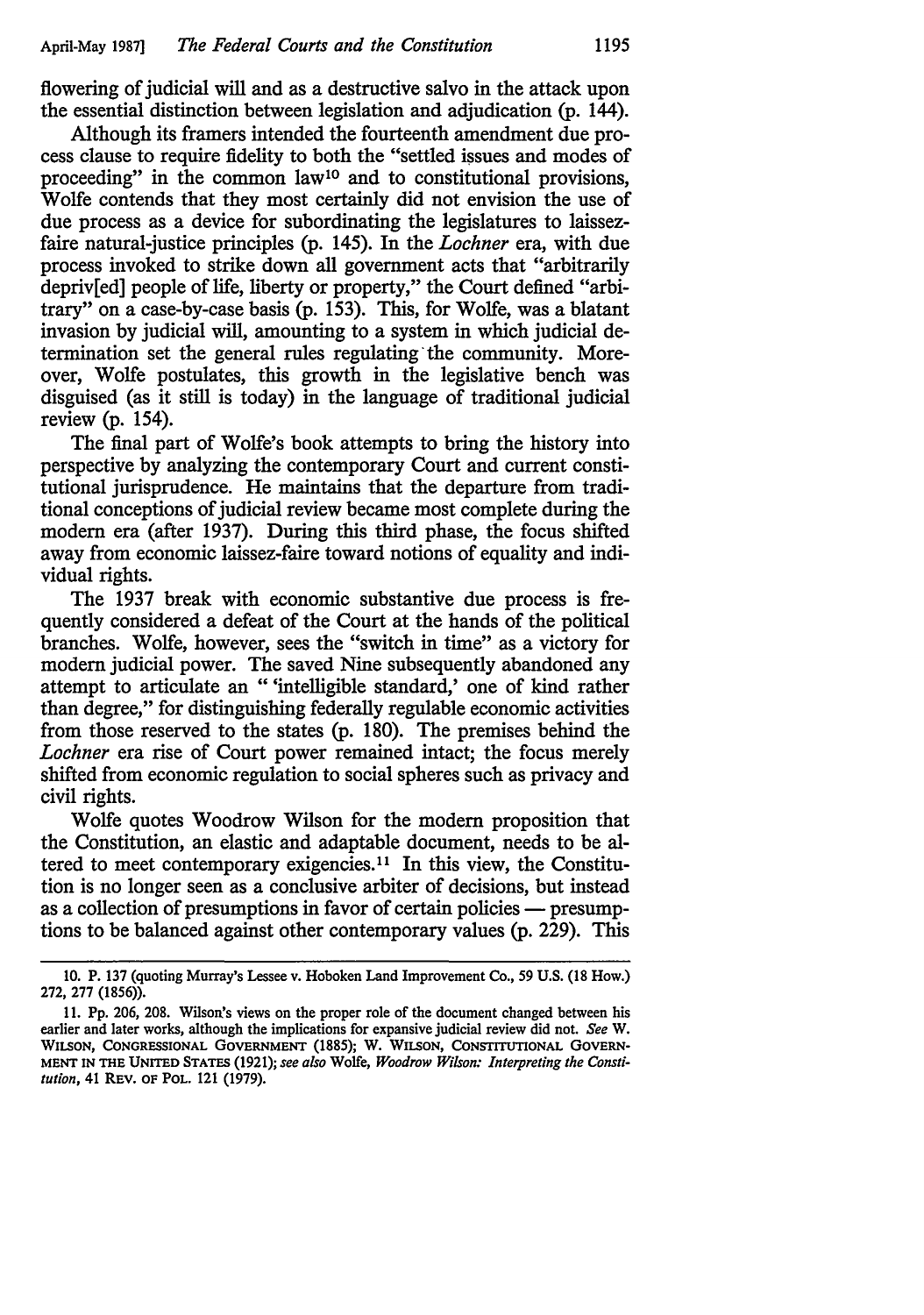"balancing," very much a feature of the modern era, signifies the replacement of the traditional qualitative analysis of *kinds* of power with a quantitative inquiry into the *degree* of importance attached to exercises of power.

Wolfe argues that with this departure from qualitative analysis of concrete provisions, the distinction between constitutional interpretation and common law has broken down. 12 Wolfe submits that constitutional law ought not to be judge-made law. Instead, it should be the result of judicial review applied solely to statutes that are clearly contradictory to the propositions of government envisioned by the founders. In this sense, the current state of affairs reflects "a significant shift away from the thought of the American founding" (p. 233). Wolfe finds that the modern Court's "legislating" under extraconstitutional or extended "rights," such as privacy and equality, forsakes fidelity to the original intent of the Constitution in favor of "public policy making" (p. 297). Case by case, the Court develops new balancing tests, then later alters them incrementally in reaction to shifts in Justices' policy preferences.

It is in his analysis of the modern Court that Wolfe's own values first become destructive to his anti-judicial activism thesis. He tends in later chapters to be result-oriented, molding his theory to fit his *own*  policy ideals. In his consideration of decisions made during the earlier periods, Wolfe maintains a relatively detached perspective, scrutinizing *process* rather than *outcome.* However, in his examination of recent decisions, evidence of his political bias becomes so apparent that it casts doubt upon his underlying motivation. For example, Wolfe permits his anti-abortion bias to color his treatment of *Roe v. Wade,* <sup>13</sup> "the most raw exercise of judicial power since *Dred Scott.* . . . The Court imposed its own approbation of abortion on the nation at large" (p. 307). Although Wolfe's observations on the extent to which *Roe*  represents unrestrained judicial review supports his thesis, the damnatory quality of his disagreement on the merits overshadows whatever theoretical merit these observations might have.14

<sup>12.</sup> Justice Cardozo's views support this changed view entirely. *See* B. CARDOZO, *Lecture /IL The Method of Sociology. The Judge as a Legislator,* in THE NATURE OF THE JUDICIAL PROCESS 98 (1921). He does, however, warn against permitting a jurisprudence to exist without being "constantly brought into relation to objective or external standards" lest it degenerate into " *'Die Gefiih/sjurisprudenz,'* a jurisprudence of mere sentiment or feeling." *Id.* at 106.

<sup>13. 410</sup> U.S. 113 (1973).

<sup>14.</sup> Most disappointing on this score is a footnote critical of Jesse Choper's blessing of the abortion decision: "Law school professors are typical of intelligent elites who strongly support abortion. Perhaps this is so because it takes considerable intellectual skill to 'show' that a fetus conceived by a man and woman is not a separate 'human' being, but only 'part of a woman's body.'" P. 342 n.21 (criticizing J. CHOPER, JUDICIAL REVIEW IN THE NATIONAL POLITICAL PROCESS: A FUNCTIONAL RECONSIDERATION OF THE ROLE OF THE SUPREME COURT (1980)), Wolfe impeaches Choper by charging that Choper assumes that "generally liberal decisions are good and conservative ones are bad.'' P. 342. Here Wolfe makes the identical error, merely reversing the political stance.